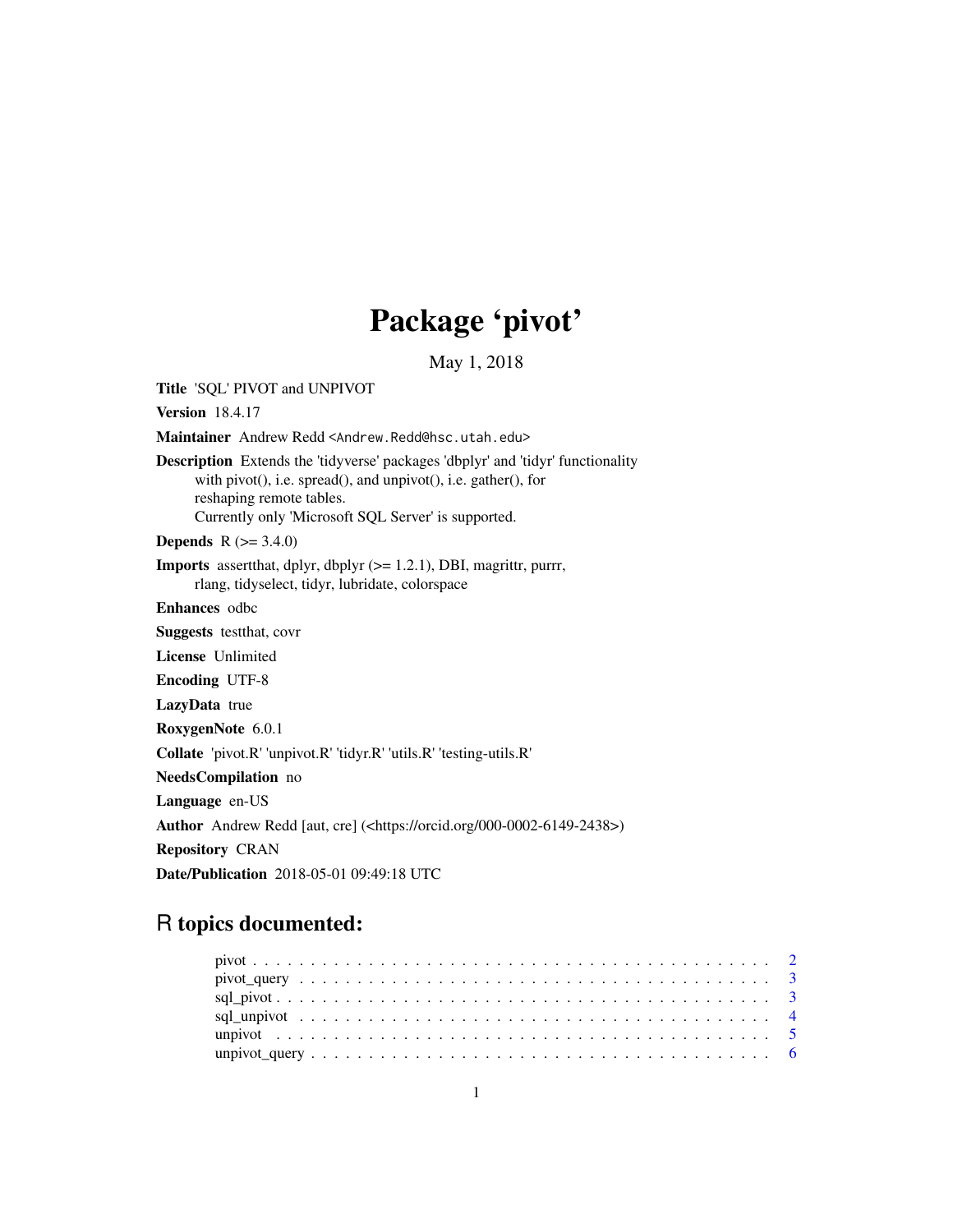#### <span id="page-1-0"></span>**Index** [7](#page-6-0) **7**

pivot *Pivot a table*

# Description

Pivot a table

# Usage

pivot(data, key, value, ..., fill = NULL)

# Arguments

| data       | A data frame.                                                                                                                                                                                                                                                                 |
|------------|-------------------------------------------------------------------------------------------------------------------------------------------------------------------------------------------------------------------------------------------------------------------------------|
| key        | Column names or positions. This is passed to $tidyselect::vars\_pull()$ .                                                                                                                                                                                                     |
|            | These arguments are passed by expression and support quasiquotation (you can<br>unquote column names or column positions).                                                                                                                                                    |
| value      | Column names or positions. This is passed to $tidyselect::vars\_pull()$ .                                                                                                                                                                                                     |
|            | These arguments are passed by expression and support quasiquotation (you can<br>unquote column names or column positions).                                                                                                                                                    |
| $\ddots$ . | Selection criteria for levels of key to select.                                                                                                                                                                                                                               |
| fill       | If set, missing values will be replaced with this value. Note that there are two<br>types of missingness in the input: explicit missing values (i.e. NA), and implicit<br>missings, rows that simply aren't present. Both types of missing value will be<br>replaced by fill. |

# Examples

```
library(dplyr)
library(dbplyr)
# establish db as a database connection
## Not run:
db_iris <- copy_to(db, iris)
## End(Not run)
result <- pivot( db_iris, Species, mean(Petal.Length, na.rm=TRUE)
               , setosa, versicolor, virginica)
```
sql\_render(result)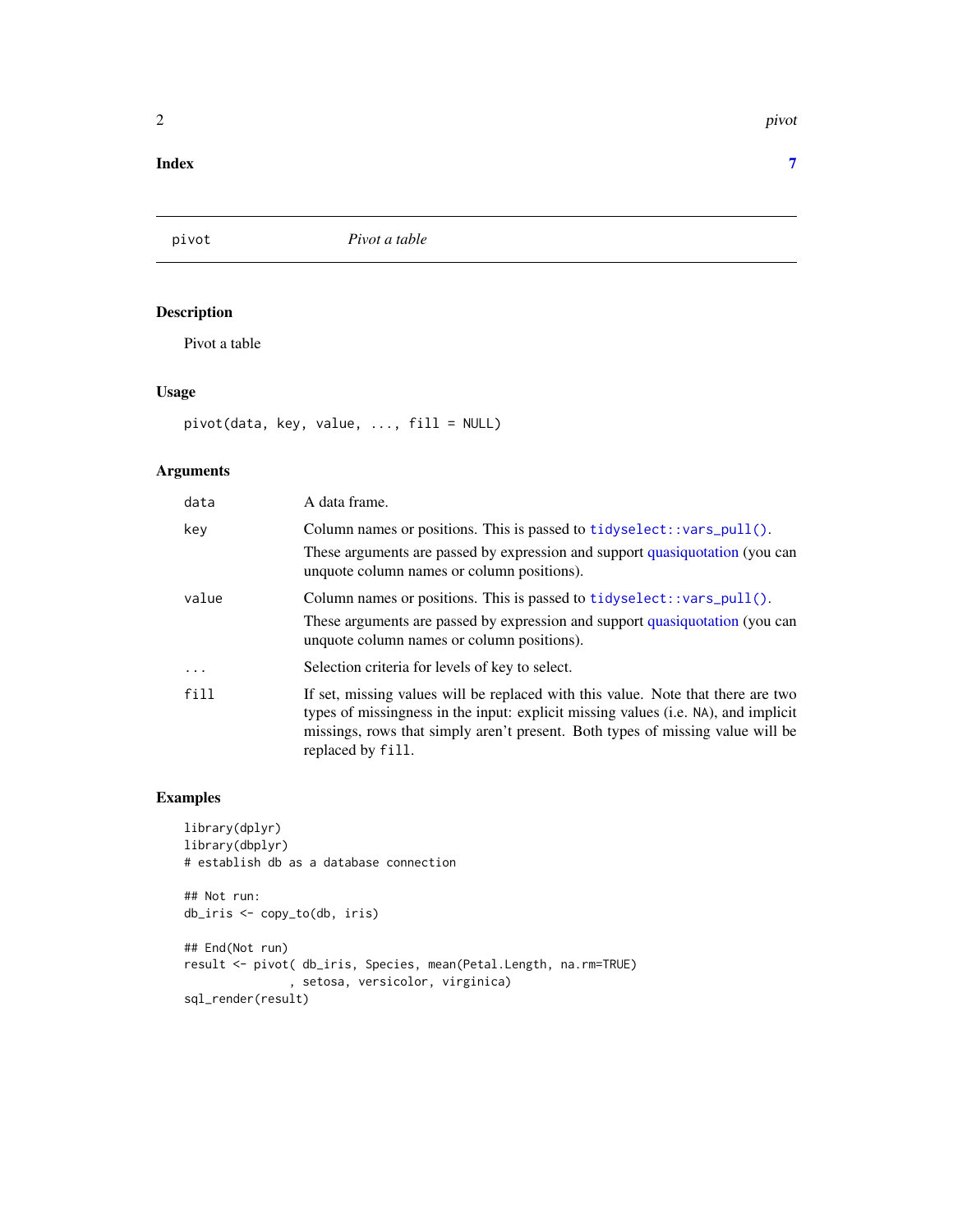<span id="page-2-0"></span>

# Description

Create a pivot table

# Usage

```
pivot_query(from, key, value, levels, select = ident(), order_by = NULL,
 fill = NULL)
```
#### Arguments

| from     | the from clause                                                                                                            |
|----------|----------------------------------------------------------------------------------------------------------------------------|
| key      | Variable columns originate from                                                                                            |
| value    | The expression to evaluate to create the values                                                                            |
| levels   | the levels of key to turn into columns.                                                                                    |
| select   | variables to select in addition to levels.                                                                                 |
| order_by | optional order by clause                                                                                                   |
| fill     | optional value to fill in structural missing values. It is the responsibility of the<br>user to ensure type compatibility. |

#### Examples

```
library(dplyr)
library(dbplyr)
con <- simulate_mssql()
query <- pivot_query( ident('##iris'), key = ident('Species')
                    , levels = ident(c('setosa', 'virginica', 'versicolor'))
                    , value = rlang::quo(mean(Petal.Length, na.rm=TRUE))
                    \lambdasql_render(query, con=con)
```
sql\_pivot *Create a Pivot Query*

# Description

Creates a SQL pivot query. Similar to the tidyr::spread function.

#### Usage

```
sql_pivot(con, from, select, key, value, levels, ...)
```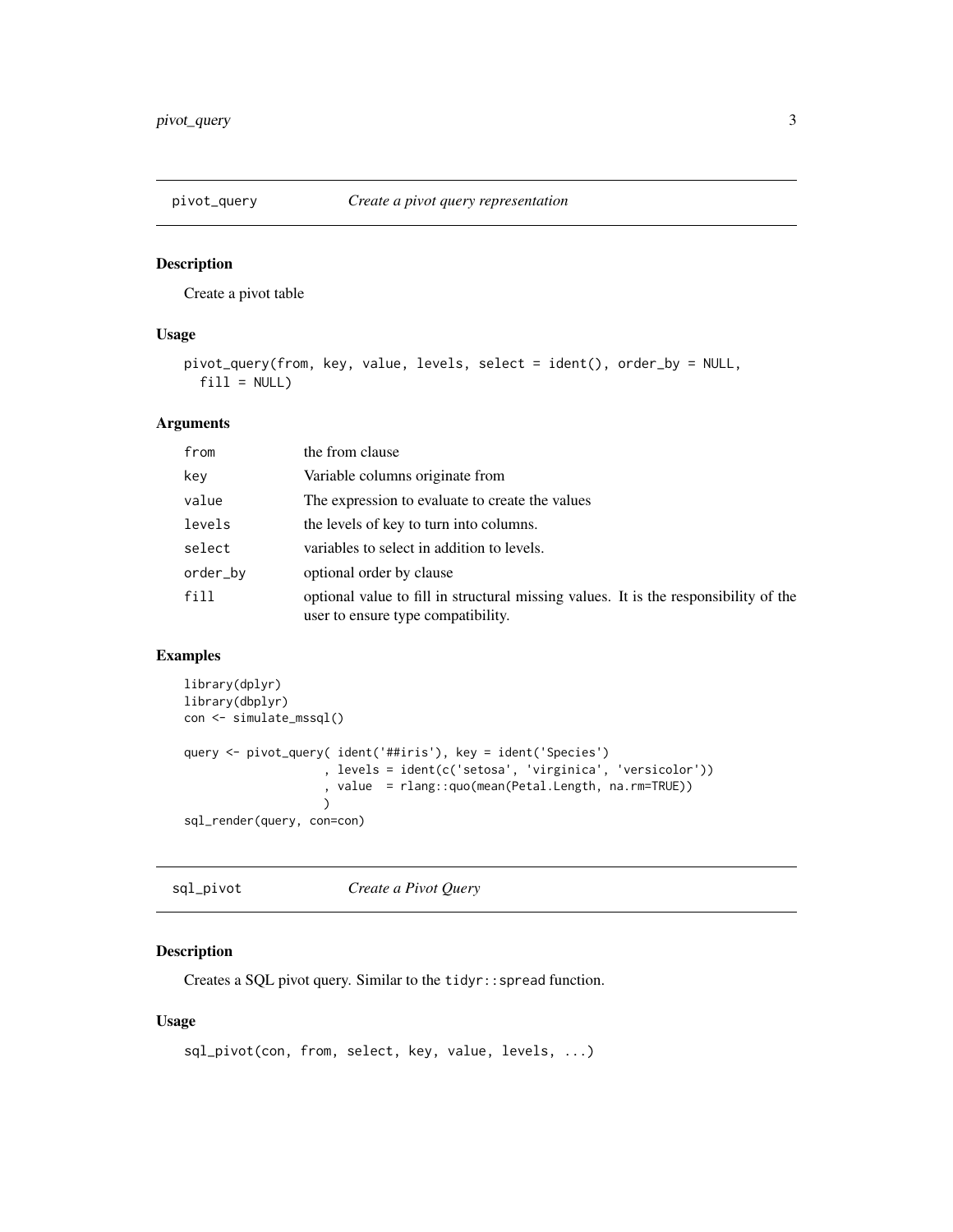<span id="page-3-0"></span>4 sql\_unpivot

# Arguments

| con    | a Database connection                           |
|--------|-------------------------------------------------|
| from   | the from clause                                 |
| select | variables to select in addition to levels.      |
| key    | Variable columns originate from                 |
| value  | The expression to evaluate to create the values |
| levels | the levels of key to turn into columns.         |
|        | arguments to pass on or ignore.                 |

# Examples

```
library(dbplyr)
query <- sql_pivot( dbplyr::simulate_mssql()
                 , from = ident('##iris')
                  , select = ident()
                  , key = ident('Species')
                  , value = rlang::quo(mean(Petal.Length, na.rm=TRUE))
                 , levels = ident(c('versicolor', 'virginica'))
                 )
sql_render(query)
```

```
sql_unpivot Create an unpivot query
```
# Description

Creates a SQL pivot query. Similar to the tidyr::gather function.

# Usage

sql\_unpivot(con, from, select, key, value, levels, order\_by = NULL)

# Arguments

| con      | a Database connection                           |
|----------|-------------------------------------------------|
| from     | the from clause                                 |
| select   | variables to select in addition to levels.      |
| key      | Variable columns originate from                 |
| value    | The expression to evaluate to create the values |
| levels   | the columns to turn into values of a variable.  |
| order_by | optional order by clause                        |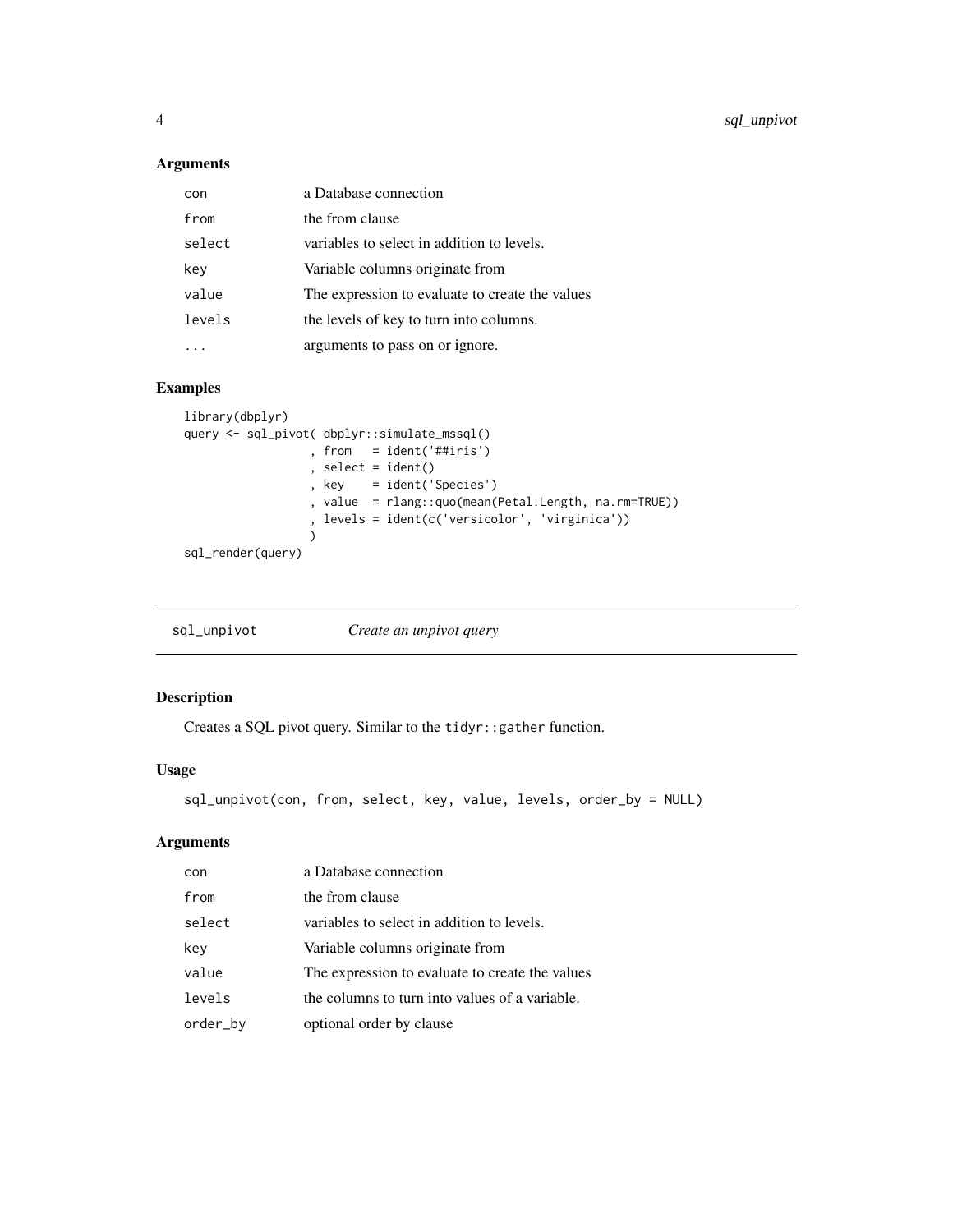<span id="page-4-0"></span>

# Description

Un-pivot a table

# Usage

unpivot(data, key, value, ...)

# Arguments

| data     | A data frame.                                                                                                                                                                                                                                                                                                                                                  |
|----------|----------------------------------------------------------------------------------------------------------------------------------------------------------------------------------------------------------------------------------------------------------------------------------------------------------------------------------------------------------------|
| key      | Names of new key and value columns, as strings or symbols.                                                                                                                                                                                                                                                                                                     |
|          | This argument is passed by expression and supports quasiquotation (you can<br>unquote strings and symbols). The name is captured from the expression with<br>rlang::quo_name() (note that this kind of interface where symbols do not rep-<br>resent actual objects is now discouraged in the tidyverse; we support it here for<br>backward compatibility).    |
| value    | Names of new key and value columns, as strings or symbols.                                                                                                                                                                                                                                                                                                     |
|          | This argument is passed by expression and supports quasiquotation (you can<br>unquote strings and symbols). The name is captured from the expression with<br>$rlang$ : quo_name() (note that this kind of interface where symbols do not rep-<br>resent actual objects is now discouraged in the tidyverse; we support it here for<br>backward compatibility). |
| $\cdots$ | Selection criteria for columns to unpivot.                                                                                                                                                                                                                                                                                                                     |

# Examples

# establish `db` as a database connection

```
library(dplyr)
library(dbplyr)
## Not run:
    db_iris <- copy_to(db, iris)
```
## End(Not run) long.iris <- unpivot(db\_iris, Variable, Value, Sepal.Length, Sepal.Width, Petal.Length, Petal.Width) sql\_render(long.iris)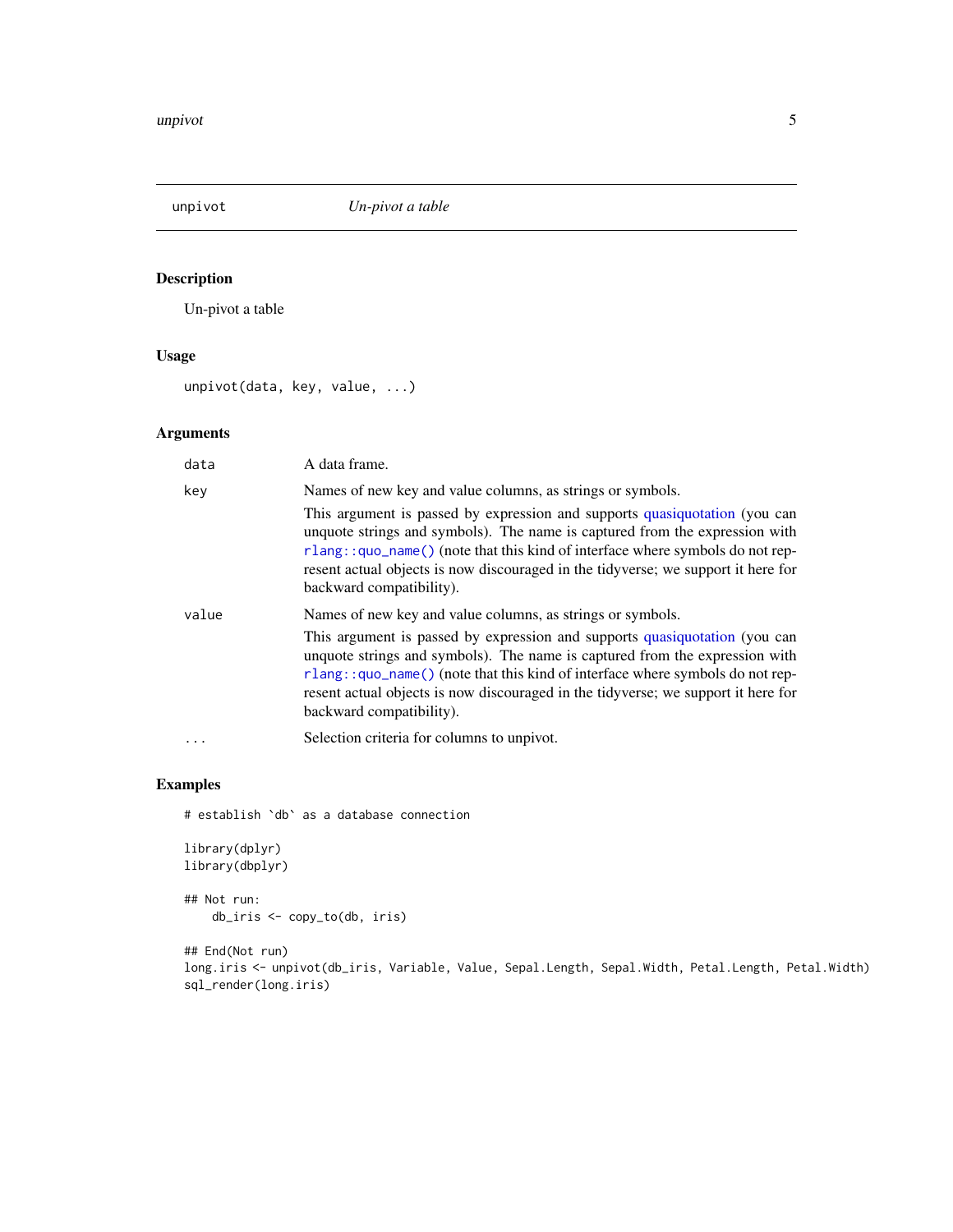<span id="page-5-0"></span>

# Description

Create a pivot table

# Usage

```
unpivot_query(from, key, value, levels, select = character(0),
 order_by = NULL)
```
# Arguments

| from     | the from clause                                 |
|----------|-------------------------------------------------|
| key      | Variable columns originate from                 |
| value    | The expression to evaluate to create the values |
| levels   | the columns to turn into values of a variable.  |
| select   | variables to select in addition to levels.      |
| order_by | optional order by clause                        |